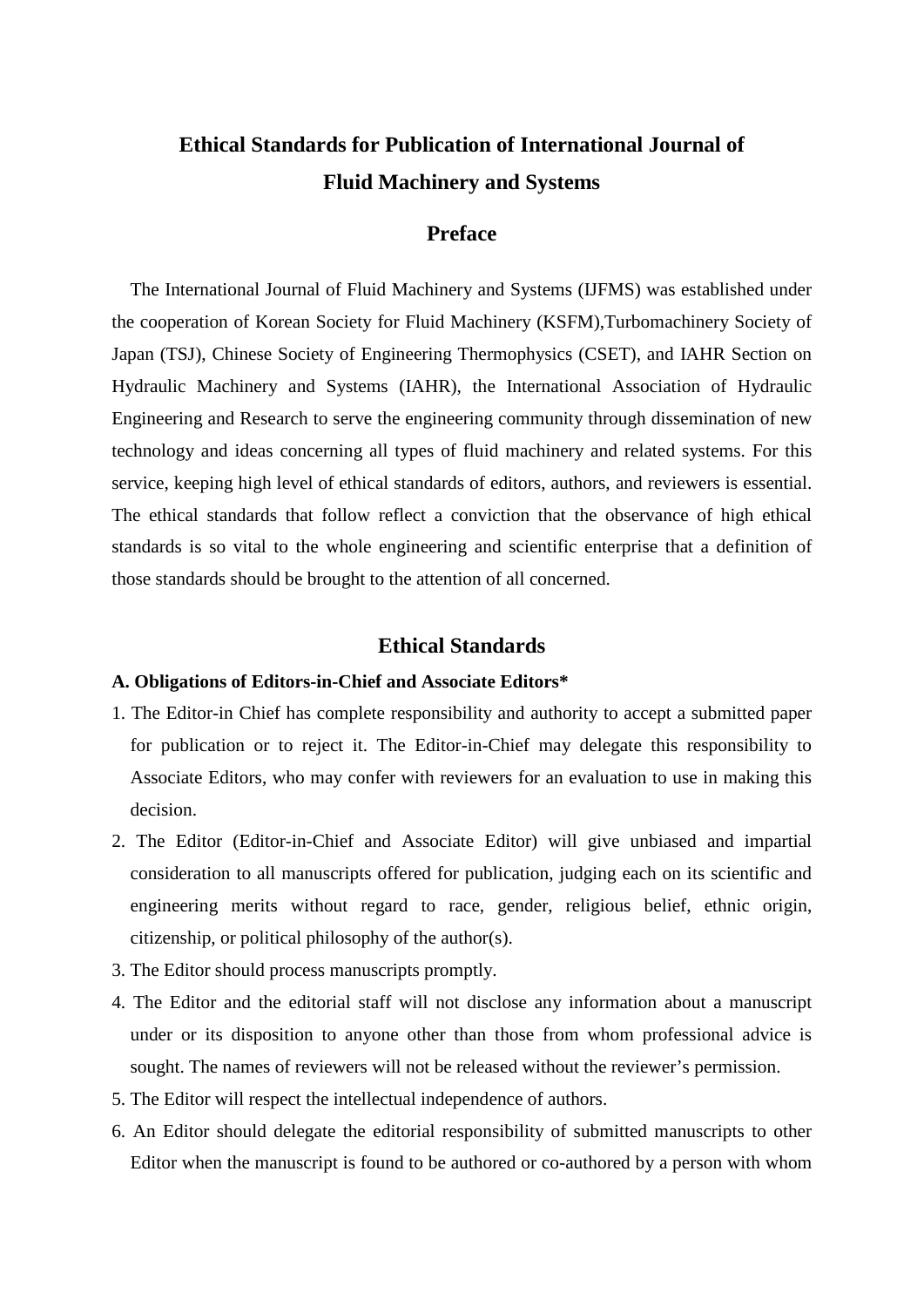the Editor has personal or professional connection and the relationship would bias judgment.

- 7. Unpublished information, arguments, or interpretations disclosed in a submitted manuscript must not be used in the research of an Editor and reviewer or disclosed to the third person except with the consent of the author.
- 8. If an Editor is presented with convincing evidence that the main substance or conclusions of a paper published in the journal are erroneous, the Editor must facilitate publication of an appropriate paper or technical comment pointing out the error and, if possible, correcting it.

#### **B. Obligations of Authors**

- 1. An author's central obligation is to present a concise, accurate account of the research performed as well as an objective discussion of its significance.
- 2. A paper should contain sufficient detail and reference to public sources of information such that the author's peers could repeat the work.
- 3. An author should cite those publications that have been influential in determining the nature of the reported work and that will guide the reader quickly to the earlier work that is essential for understanding the present investigation.
- 4. An author should ensure that the paper is free of plagiarism and falsified research data. Plagiarism is defined as the use or presentation of the ideas, intellectual property including data or interpretation, or words of another person from an existing source without appropriate acknowledgement to that source.
- 5. Information obtained privately, as in conversation, correspondence, or discussion with third parties, should not be used or reported in the author's work without explicit permission from the investigator with whom the information is originated. Information obtained in the course of confidential services, such as refereeing manuscripts or grant applications, should be treated similarly.
- 6. Fragmentation of research papers should be avoided. A scientist who has done extensive work on a system or group of related systems should organize publication so that each paper gives a complete account of a particular aspect of the general study.
- 7. It is inappropriate for the author to submit manuscripts describing essentially the same research to more than one journal of primary publication.
- 8. An accurate, non-trivial criticism of the content of a published paper is justified; however,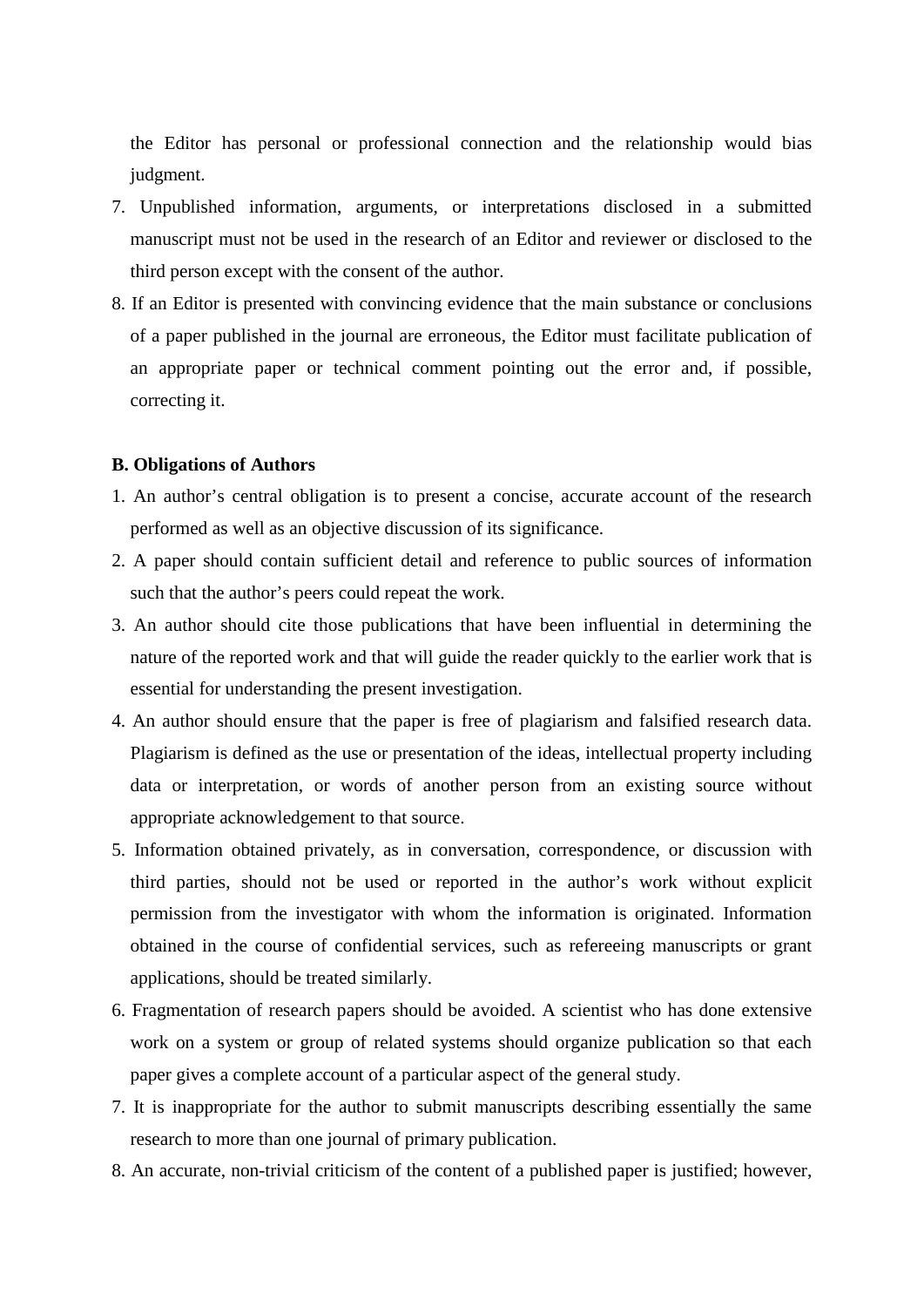in no case is personal criticism considered to be appropriate.

- 9. To protect the integrity of authorship, only persons who have significantly contributed to the research and paper presentation should be listed as authors, on the responsibility of the corresponding author. The corresponding author attests to the fact that any others named as authors have seen the final version of the paper and have agreed to its submission for publication.
- 10. It is inappropriate to submit manuscripts with an obvious marketing orientation.
- 11. It is the responsibility of the author to obtain any required government or company reviews and/or clearances of their paper prior to submission, as well as any necessary reprinting permission.

#### **C. Obligations of Reviewers of Manuscripts**

- 1. Inasmuch as the reviewing of manuscripts is an essential step in the publication process, every publishing engineer and scientists has an obligation to do a fair share of reviewing.
- 2. A chosen reviewer who feels inadequately qualified or lacks the time to judge the research reported in a manuscript should return it promptly to the Editor.
- 3. A reviewer of a manuscript should judge the quality of the manuscript objectively and respect the intellectual independence of the authors. In no case is personal criticism appropriate.
- 4. A reviewer should be sensitive even to the appearance of a conflict of interest. If in doubt, the reviewer should return the manuscript promptly without review, advising the Editor of the conflict of interest or bias.
- 5. A reviewer should not evaluate a manuscript authored or co-authored by a person with whom the reviewer has a personal or professional connection if the relationship would bias judgment of the manuscript.
- 6. A reviewer should treat a manuscript sent for review as a confidential document. Its contents, as well as the reviewer's recommendations, should neither be shown to nor discussed with others except, in special cases, to persons from whom specific advice may be thought; in that event, the identities of those consulted should be disclosed to the Editor.
- 7. A reviewer should explain and support judgments adequately so that Editors and authors may understand the basis of the comments. Any statement that an observation, derivation or argument had been previously reported should be accompanied by the relevant citation.
- 8. A reviewer should be alert to failure of authors to cite relevant work by other scientists. A